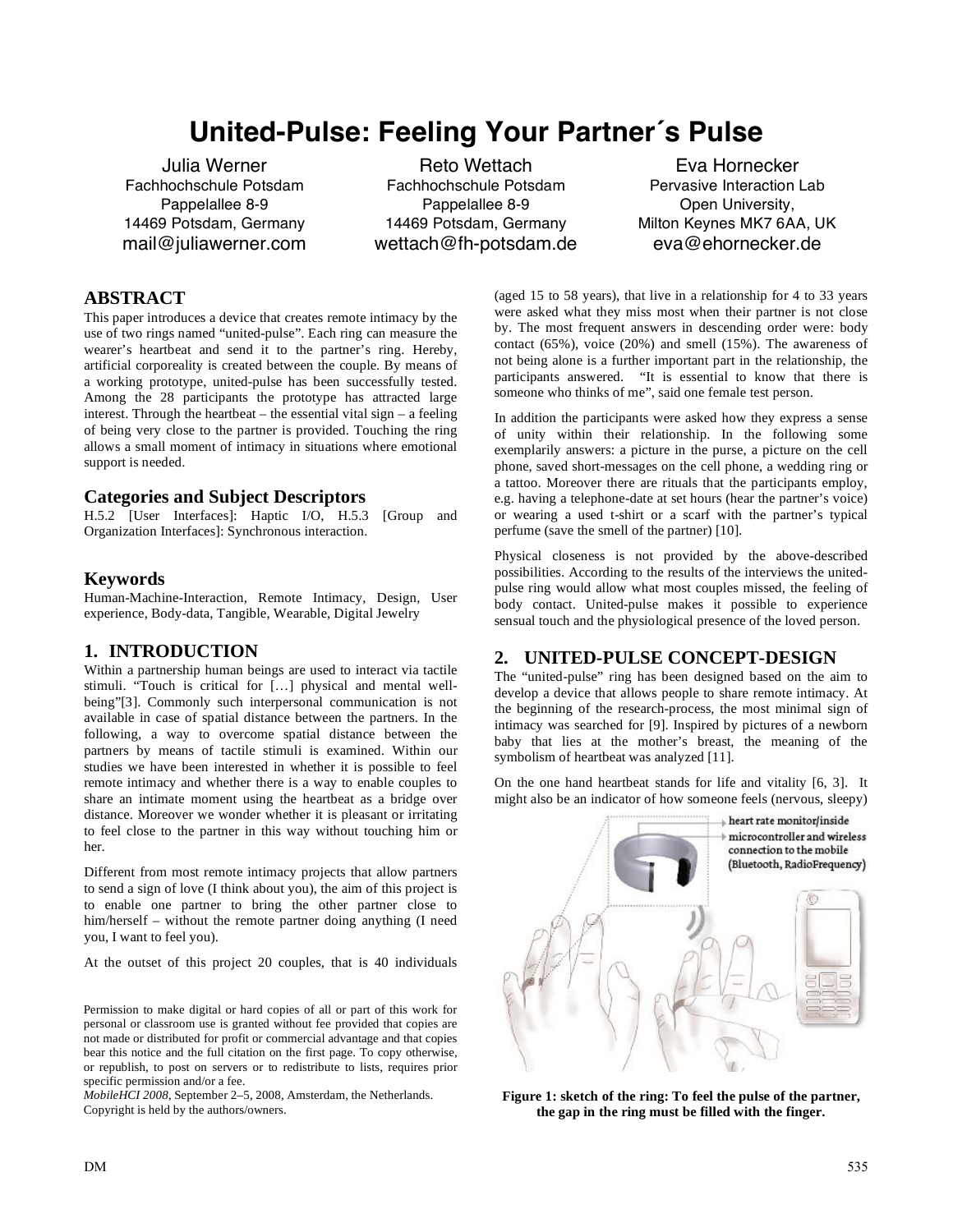[13]. On the other hand the heart as a symbol is closely connected to love. Not just in sayings such as "my heart beats for you", but also in several songs the heartbeat is a sign for love. To feel somebody's heartbeat implies being physically close. One's own heartbeat is a very private and secret good. Letting someone else feel one's own heartbeat shows that there is a strong trust in this person [2].

Daniel Goddemeyer's project ..Collecting Heartbeats" [5] deals with the questions whether a heartbeat may serve as a memory ("Can a recorded heartbeat symbolize a lasting memory of a special occasion or situation?") and how people react that the heartbeat was played-back to ("How do people react when something as personal as a heartbeat (and their state of health or nervousness) is exposed and compared to others?"). The project "Interactivity: imPulse" [12] examines the feelings of people who feel someone else's pulse (the participant was unable to differentiate between the own and the external pulse).

These projects are closely related to our united-pulse concept. On the one hand the pulse shall remind of common, golden moments and on the other hand it is interesting to find out if couples are open-minded about giving something so personal, very own to their partner.

As a second metaphor for love and affinity the ring shape has been chosen. The ring symbolizes a common bond (wedding, signet-ring), the round, whole shape suggesting completeness. Ring-shaped devices allow small, inconspicuous movements as the IBM project "Give Me a Ring "shows [8]. Within the IBM project pieces of jewelry were converted into headsets, speakers, etc. Thus electronic technology may be incorporated inside small objects. By positioning such devices at a person's hand they can be easily reached [14].

United-pulse is composed of two rings. Each partner receives one ring. The inside of each ring contains a pulse measure system. The ring itself is not closed, not completed in its shape (see figure 1). In order to feel the partner's pulse a small gap in the ring must be filled (pulse measure gesture). The shape has to be completed to feel the partner´s pulse.

If the couple is not together and if one of the partners *needs to feel* the other partner, united-pulse makes this possible. The wearer's pulse is measured permanently. At the moment one of the partners closes the gap he/she can feel the other partner's heart rate, which is transmitted by vibrations of the ring worn on the hand. The skin resistance of the fingertip is used to close the circuit of the ring (see figure 1) and the heart rate is transmitted simultaneously. Since fingers are very touch and vibration sensitive, and the ring sits close to the bone, the small vibration of the motor creates a very powerful impression. For data transfer purposes a wireless connection such as Bluetooth is used between the two rings: the measured heart rate is transmitted to the counterpart ring.

## **3. PROTOTYP DESIGN**

To evaluate the concept a prototype that integrates a very small vibration motor has been developed (see figure 2). Usually this vibration motor is employed in Nokia mobile phones (model 7250 & 7250i). Every heartbeat is translated into a small vibration. Depending on the heart rate, the vibration motor runs faster or slower. The prototype measures the pulse by an ordinary PClinked pulse oximeter. Using the Arduino Board [1] and Processing [4] as programming language, the vibration motor



**Figure 2: prototype "united-pulse"** 



**Figure 3: closing the circuit with the finger** 

reacts in time with the measured heartbeat. While closing the ring with a finger – closing the circuit via skin resistance – a small vibration that feels like the measured heartbeat is perceptible.

# **3.1 User Responses**

The following research questions have been analyzed in a userstudy with 28 participants.

- 1. What do potential users think of this device? What is it like to feel someone's heartbeat?
- 2. Does this device support a feeling of remote intimacy?
- 3. Would the users prefer to send their heartbeat to their respective partner instead of receiving the partner's heartbeat?
- 4. Would the users prefer to send their pulse and to receive the partner's pulse simultaneously?

The study took place under laboratory conditions. All participants live in a relationship for at least 3 months. The study participants consisted of 6 couples (12 persons) and 16 individuals (the partner not taking part in the test), among them 12 male and 16 female persons. The participants were not informed about the device in advance; they were only told that the study is about the topic remote-intimacy.

Before the actual study, the project leader´s heartbeat was measured by a PC-linked oximeter. Subsequently the measured heartbeat was simulated by means of Processing [4]. This heartbeat was used in the test (instead of a live-heartbeat) as simultaneous measuring and transmitting was not feasible with our prototype.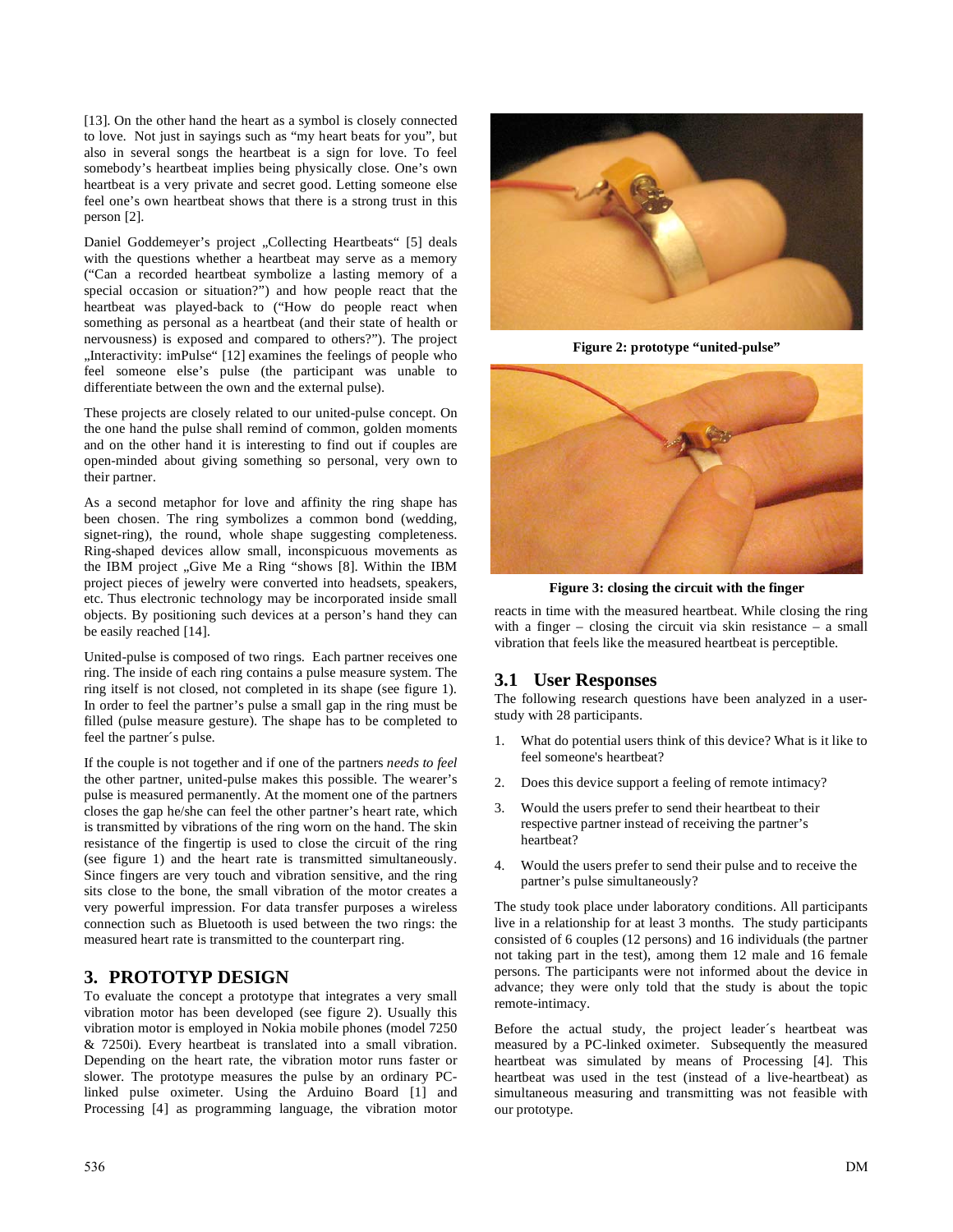The participants were given up to 15 minutes time to test the device. They were told to put a finger on the ring to close the circuit and to feel the partner's heartbeat (see figure 3).

The singles tested the ring individually in the same room, one after the other. The couples also tested the ring successively, whereby the respective partners were simultaneously located in adjoining rooms. Regarding the participating couples, the pulse that was received by one of the partners was passed off as the other partner's pulse. For the individual participants the tangible pulse was said to be the project leader's pulse.

Most of the test persons reacted enthusiastically. They were asked to describe their feelings. 22 persons said it was a very pleasant sense since united-pulse creates a feeling that is very similar to a known heartbeat. "Even if I can see the cables and even as I know that this is just fake I really can feel my partner and this is quite calming", a female test person (29) said.

Five persons were irritated at the very first moment. Only one person described the feeling as aggravating and compared it with an electric shock.

"Using the ring additionally while speaking with the partner on the phone may be very nice", a female test person (25) told us. "I would like to feel her all the time", another test person (male, 40) commented.

The evaluation has shown that 24 persons could envisage using the ring. A further test person (female, 22) remarked that she would play with the ring unknowingly. "That is nice, because if I tousle my boyfriend's hair I do not realize it as well".

All participants were attracted by the poetic aspects of the design concept. The question of whether there should be tangible feedback at the other partner's ring, informing them about the transmission of his/her pulse taking place, did not result in a clear answer. So far, an optimal way of interaction between the two rings could not be identified.

 "It has elements of surveillance, I don´t want my partner to know my exact heart rate", a male test person, 26 said. "When I play tennis, what might my partner think?" On the other hand the trustful aspect of a relationship were highlighted: "I do absolutely trust my partner, and if she needs me she would be able to feel me wherever I am. Always, no matter what I am doing", a male test person, 56 said.

Thus to find out the optimal way of interaction, further user scenarios are going to be tested. Overall, most of the participants were impressed by united-pulse and could imagine receiving a sensual touch from the partner despite of the use of technical devices.

# **3.2 Feasibility Considerations**

Currently united-pulse is a prototype that provides a pulse-similarfeeling. The final product will require various technical components such as a microcontroller, a heartbeat sensor and a vibration motor. For the purpose of pulse measurement a small heartbeat sensor is needed. Furthermore a means for wireless data transmission needs to be identified (e.g. Bluetooth). Also the exact implementation of the motor for united-pulse needs to be tested.

Especially in sports and healthcare, developments towards minimal high-end heart rate monitors are observable. As a result, in the near future, it will be possible to readout and transfer the heartbeat via wireless connections.

United-pulse uses the skin of the fingertip to close the circuit. There are a few projects like the Remember Ring [7] that already apply such minimal sized technology: "Using a micro thermopile, The Remember Ring™ converts the heat from your hand into electricity, keeping the battery charged and microchip […] running perpetually." This project shows that it is possible to assemble the necessary electronic devices inside a small ring. Thus, in the near future, a realization of united pulse should be possible.

## **4. CONCLUSION AND FURTHER STEPS**

We have developed a concept and a prototype for a ring that measures and transmits the partner's pulse whenever the wearer touches the ring.

We have been able to show that the united-pulse ring can generate artificial bodily intimacy. Most of the participants have described the pulse-feeling as very pleasant and were interested in using it. The test has clearly shown that the minimal tangible output is sufficient in order to create a sensual touch.

There has not been a clear result on how to interact with the united-pulse ring, in particular on the preferred direction or mode of transmission. Various variations of the application in other usescenarios can be tested:

- The partner whose pulse is measured receives an impulse feedback when the other partner closes the circuit (notification).
- If one of the partners closes the ring in order to attain the other partner's pulse, the pulse is mutually exchanged between the partners (receiving and giving).
- Both partners are in the position to activate the pulse all the time (permanent).

Therefore it might be attractive to elaborate the above described options.

This paper has introduced a device, which transforms internal "data" into an external format that is tangibly perceptible for other people [16]. United pulse is a unique way for people to connect by tactile stimuli. This intimate moment is nearly invisible for the public - so even if the couple is not together it allows for a private, secret moment of intimacy.

## **5. ACKNOWLEDGMENTS**

We would like to thank all the people that contributed to this work; Tobias Kroeger, Johannes Landstorfer, Elisabeth Eichhorn, Tanja Krakowski, Susann Hamann, Rouven Golschiener and all the user study participants.

## **6. REFERENCES**

- [1] Arduino Physical Computing Platform; http://www.arduino.cc, 2008/01/31
- [2] Dodge, C. (1997): The bed: a medium for intimate communication In: CHI '97 extended abstracts. New York: ACM. pp 371-372